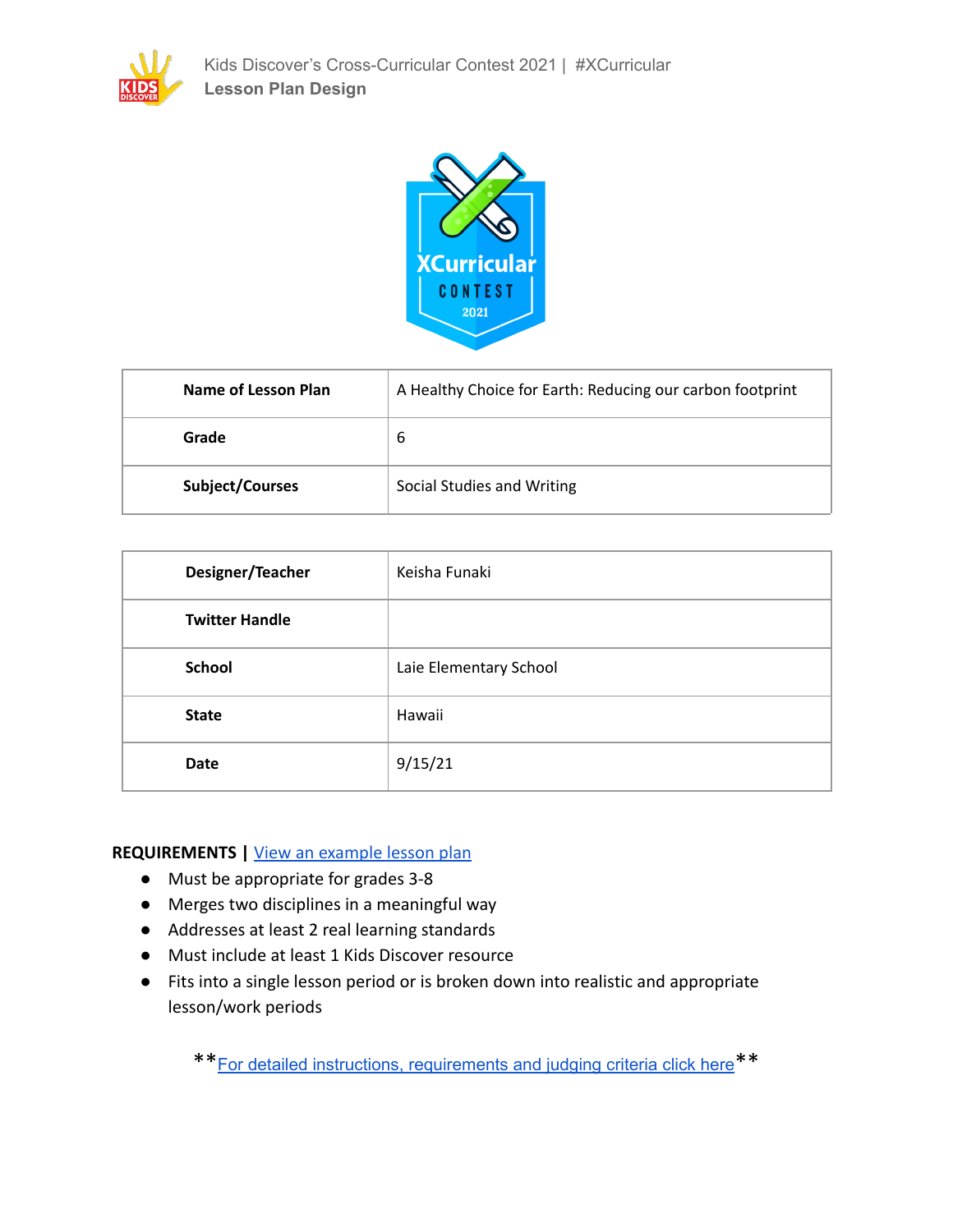

## **Big Idea**

*The one high-level concept that is driving this lesson within the unit:*

Carbon dioxide emissions are polluting the world and we are contributing to the problem.

*Where does your lesson fit into the Big Idea?*

**This lesson educates students to the causes of carbon pollution and ties in the consequences of everyday choices that directly contribute to the problem. This lesson requires students to inform others what they learned while also motivating them to make a change that would positively impact carbon pollution.**

## **Acquisition of Knowledge and/or Skills**

*Students will know… (facts):*

- . definition of a carbon footprint.
- . how to determine the carbon footprint of food.
- . how to collaborate towards a positive solution to the problem.
- . use complex thinking skills to apply their knowledge to become community contributors.

*Students will be skilled at… (actions):*

**.collaborating to present knowledge about carbon footprints.**

- **. applying newly learned information to real world situations**
- **. using informational text to convey a purpose.**

## **Learning Standards Addressed**

*Must contain/include/be based upon at least 2 different disciplines:*

SS.6-8.5.4 Create an action plan to address a solution to the problem or issue and demonstrate evidence of implementation.

6.W.2 Write informative/explanatory texts to examine a topic and convey ideas, concepts, and information through the selection, organization, and analysis of relevant content.

6.SL.1 Engage effectively in a range of collaborative discussions (one-on-one. in groups, and teacher-led) with diverse partners on grade 6 topics, texts, and issues, building on others' ideas and expressing their own clearly.

## **Evidence of Learning/Means of Giving Meaningful Feedback**

*What will students do to afford meaningful learning and the construction of understanding?*

Students will be able to apply their knowledge of the cause and effects of carbon pollution by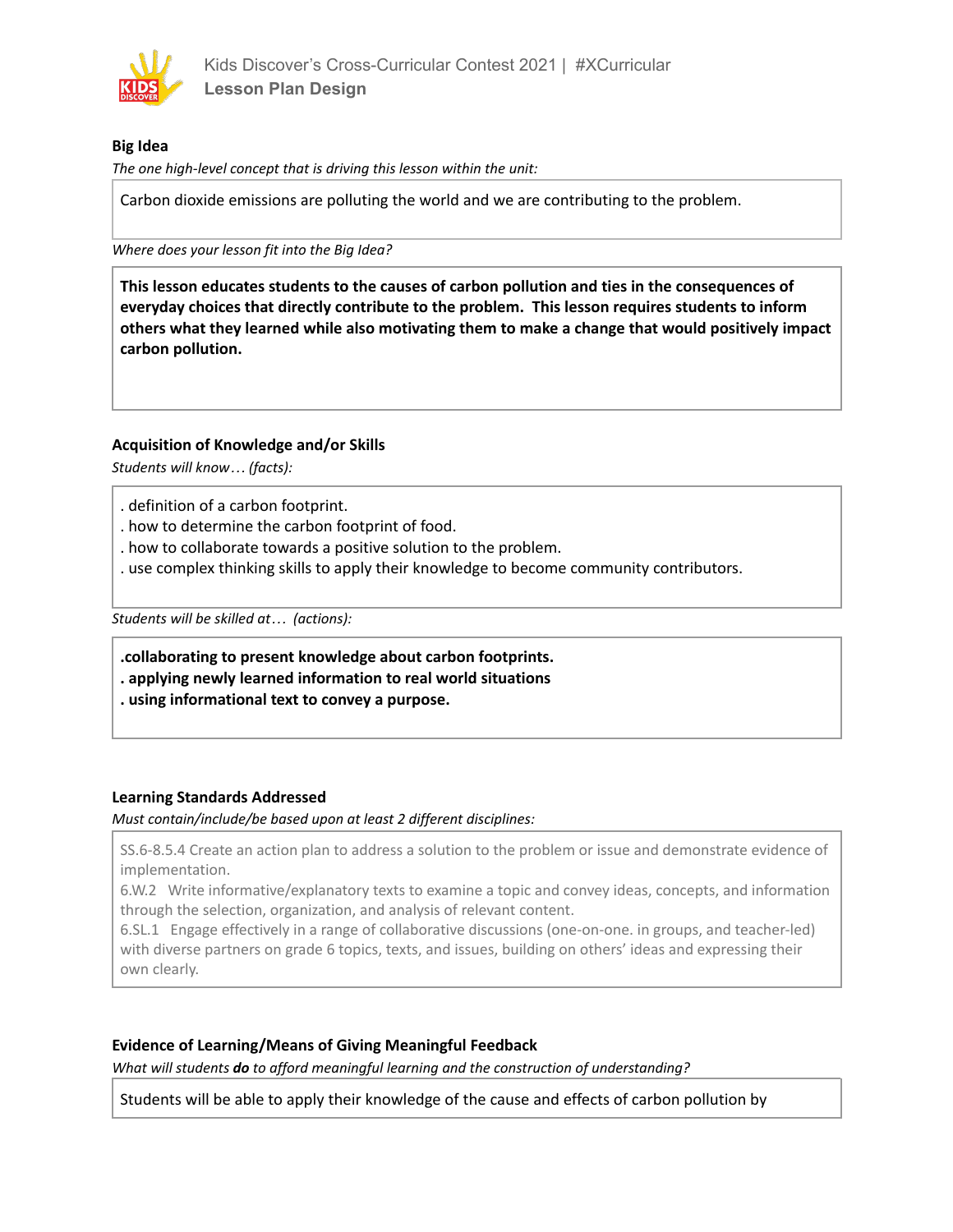

choosing an action plan to inform people about the issue, while motivating them to make a positive change as a solution to the issue.

#### **Resources Needed**

*Must include one Kids Discover Resource:*

. Kids Discover Article: Our Carbon Footprint .graphic organizer . poster paper . coloring utensils .scissors and glue .computers

#### **Learning Plan**

*The breakdown of the specifics for what you'll do in class. Creativity counts! (Recommend 250-500 Words)*

Engagement activity- Displayed around all 4 walls of the classroom are 12 images of popular foods such as pizza, cake, french fries, etc.. Each student is given 2 post-its to write their name on. They are to stick their post-its next to their top 2 food choices that are displayed around the room. Teacher quickly reviews the results with the students (opportunity to integrate math and graphs), and asks students to guess which popular food was NOT displayed. After students guess that it is a burger, the teacher explains that students will be learning more about burgers and how a person's choice to eat a burger has more consequences than we may know about.

Lesson- Students read the Kids Discover article titled Our Carbon Footprint, and take the quiz when they are done. Student articles are assigned according to lexile level with the teacher providing graphic organizers as an intervention source for readers who need help organizing their thoughts prior to taking the quiz. While students are reading and taking the quiz, the teacher is looking at the posted food images and post-its to create partnerships/groups according to students' favorite food interest.

Class discussion to assess student understanding of the article: What is a carbon footprint? Let's take a closer look at the image the article presents of the hamburger. What do the icons represent and why did the author decide to use icons rather than just drawing lines from the image to the information? What can we conclude about food and carbon pollution?

Group assignment- In their assigned groups, students display the carbon footprint their assigned food leaves behind. They use the same image that was displayed on the walls, but they create their own icons and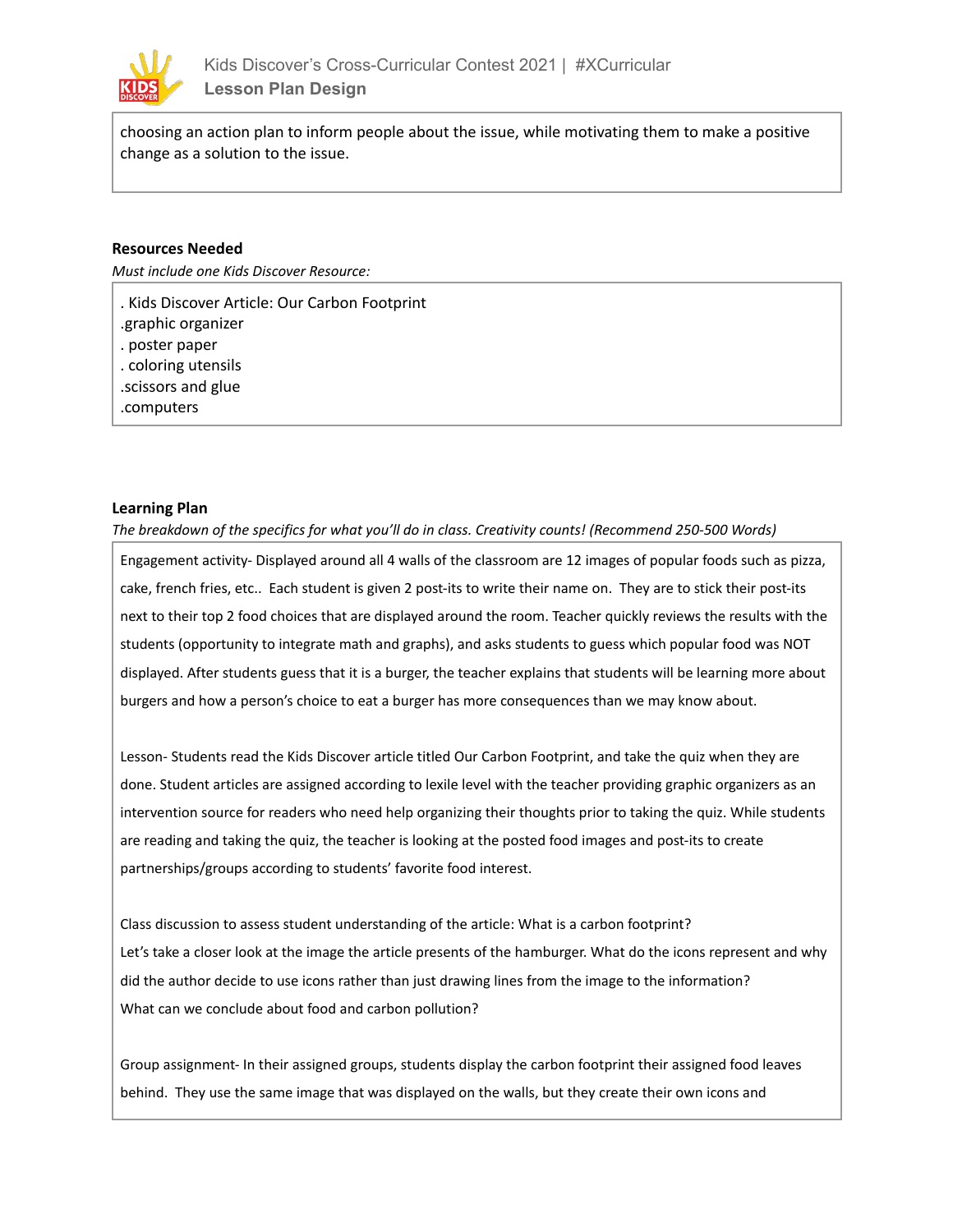

information to explain the carbon footprint created by their assigned food. Students use poster paper to display the organization of their ideas. Posters are presented orally where each pair/group can visit other classes to explain what a carbon footprint is and its effect on the environment (collaboration assessment as a self-reflection checklist).

#### **Assessments/Checks for Understanding**

What will you assess - formally and/or informally- to check for learning throughout and/or after your lesson:

Informal Collaboration Assessment- Students self-reflect to determine if they were actively engaged in their group assignment and if they contributed positively by sharing ideas and respectively accepting the ideas of their group members.

Formal Writing and Social Studies Assessment- Students independently choose from the following 3 assessment options:

- 1. Design and create a poster that explains and encourages people to reduce, reuse, and recycle to minimize carbon production on earth. Ten people need to be surveyed (survey created by teacher), to determine if this action plan was successful.
- 2. Create a recipe of a food that would leave little to no carbon footprint behind. The recipe needs to include a name, image (drawn or photo), list of ingredients, and sequential instructions on how to cook/prepare the recipe. A brief explanation of how this would be a healthier alternative for the environment should be included. Teacher will determine if this action plan was successful.
- 3. Create an infomercial/video (no longer than 2 minutes) that would educate and motivate watchers to minimize carbon production on earth. The script will be turned in to determine the students ability to write an informative text. Classmates will determine if this action plan was successful.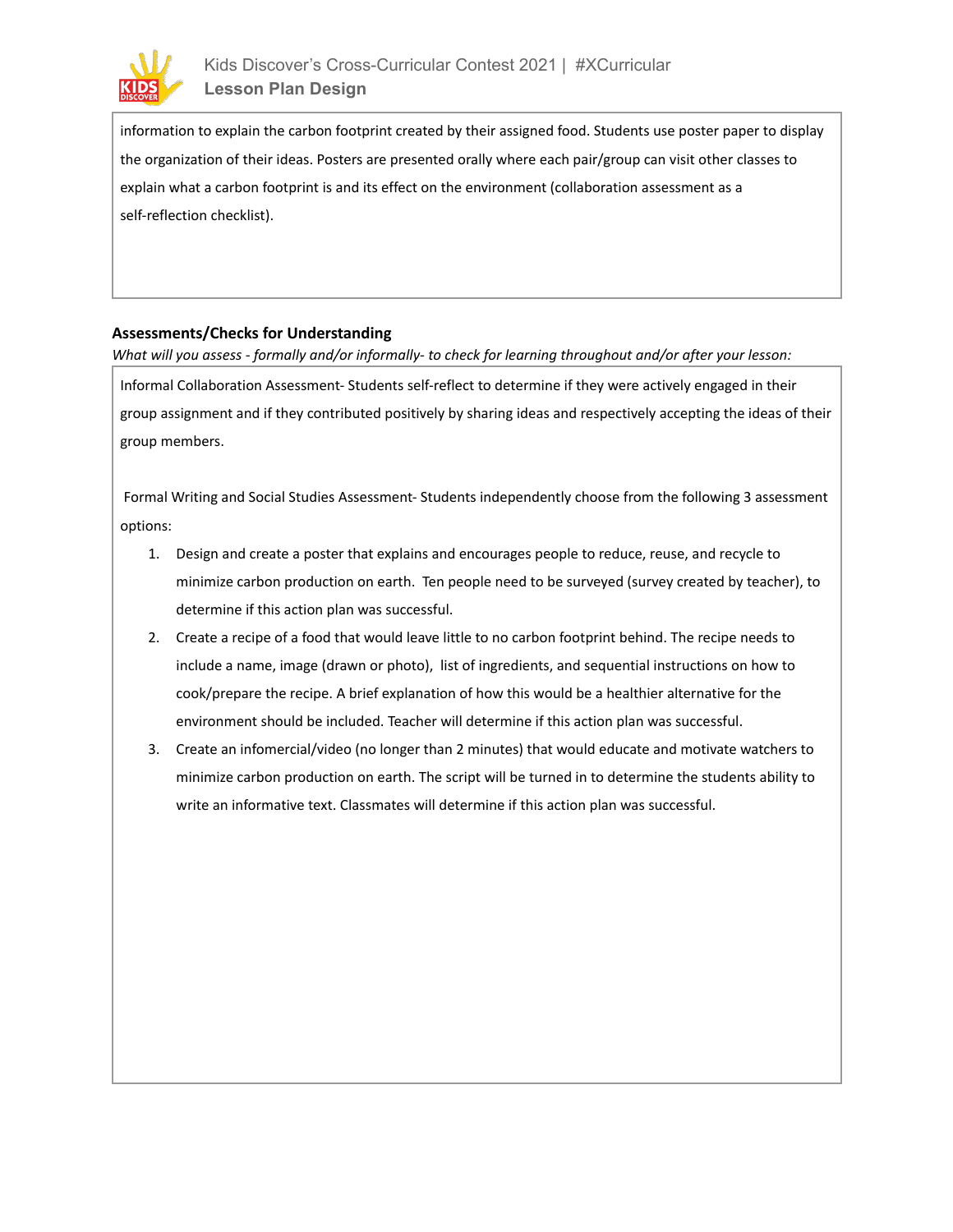

|                                                                                                                                                                                                                                                                              | Meets with<br>Excellence                                                                                                                                                                                                                                  | Meets with<br>Proficiency                                                                                                                                                                                                                    | Developing<br>Proficiency                                                                                                                                                                                                                                                                                                | Way Below<br>Proficiency                                                                                                                                                                                                                                                                                    |
|------------------------------------------------------------------------------------------------------------------------------------------------------------------------------------------------------------------------------------------------------------------------------|-----------------------------------------------------------------------------------------------------------------------------------------------------------------------------------------------------------------------------------------------------------|----------------------------------------------------------------------------------------------------------------------------------------------------------------------------------------------------------------------------------------------|--------------------------------------------------------------------------------------------------------------------------------------------------------------------------------------------------------------------------------------------------------------------------------------------------------------------------|-------------------------------------------------------------------------------------------------------------------------------------------------------------------------------------------------------------------------------------------------------------------------------------------------------------|
| SS.6-8.5.4 Create<br>an action plan to<br>address a solution<br>to the problem or<br>issue and<br>demonstrate<br>evidence of<br>implementation.                                                                                                                              | Student<br>successfully<br>informs people<br>about carbon<br>pollution and<br>causes them to<br>change a habit or<br>behavior that will<br>contribute toward<br>the cause.                                                                                | Student<br>successfully<br>informs people<br>about carbon<br>pollution and<br>attempts to<br>motivate them to<br>change a habit or<br>behavior that will<br>contribute toward<br>the cause.                                                  | Student informs<br>people about<br>carbon pollution<br>but does not<br>attempt to<br>motivate them to<br>make a change.                                                                                                                                                                                                  | Student does not<br>successfully inform<br>people about<br>carbon pollution<br>and does not<br>attempt to<br>motivate them to<br>make a change.                                                                                                                                                             |
| 6.W.2 Write<br>informative/expla<br>natory texts to<br>examine a topic<br>and convey ideas,<br>concepts, and<br>information<br>through the<br>selection,<br>organization, and<br>analysis of<br>relevant content.                                                            | Student<br>successfully creates<br>an informative<br>writing piece that<br>informs the reader<br>and motivates<br>them to make a<br>difference.<br>Writing is well<br>organized with<br>minimal errors.                                                   | Student creates an<br>informative writing<br>piece that informs<br>the reader and<br>motivates them to<br>make a difference.<br>Writing is well<br>organized with<br>some errors.                                                            | Student attempts<br>to create an<br>informative writing<br>piece that informs<br>the reader and<br>motivates them to<br>make a difference.<br>Writing is not<br>organized well and<br>has many errors.                                                                                                                   | Student writing is<br>not informative,<br>not organized, and<br>has many errors.                                                                                                                                                                                                                            |
| 6.SL.1 Engage<br>effectively in a<br>range of<br>collaborative<br>discussions<br>(one-on-one. in<br>groups, and<br>teacher-led) with<br>diverse partners<br>on grade 6 topics,<br>texts, and issues,<br>building on others'<br>ideas and<br>expressing their<br>own clearly. | Student<br>self-reflection<br>indicates that the<br>student worked<br>extremely well in a<br>group setting by<br>sharing ideas,<br>respectfully worked<br>with their partner<br>to build on each<br>others' ideas, and<br>expressed their<br>own clearly. | Student<br>self-reflection<br>indicates that the<br>student worked<br>well in a group<br>setting by sharing<br>ideas, respectfully<br>worked with their<br>partner to build on<br>each others' ideas,<br>and expressed their<br>own clearly. | Student<br>self-reflection<br>indicates that the<br>student attempted<br>to work well in a<br>group setting but<br>was not successful<br>in one of the<br>following areas:<br>sharing ideas,<br>respectfully<br>working with their<br>partner to build on<br>each others' ideas,<br>and expressing<br>their own clearly. | Student<br>self-reflection<br>indicates that the<br>student worked in<br>group setting but<br>was not successful<br>in two or more of<br>the following areas:<br>sharing ideas,<br>respectfully<br>working with their<br>partner to build on<br>each others' ideas,<br>and expressing<br>their own clearly. |